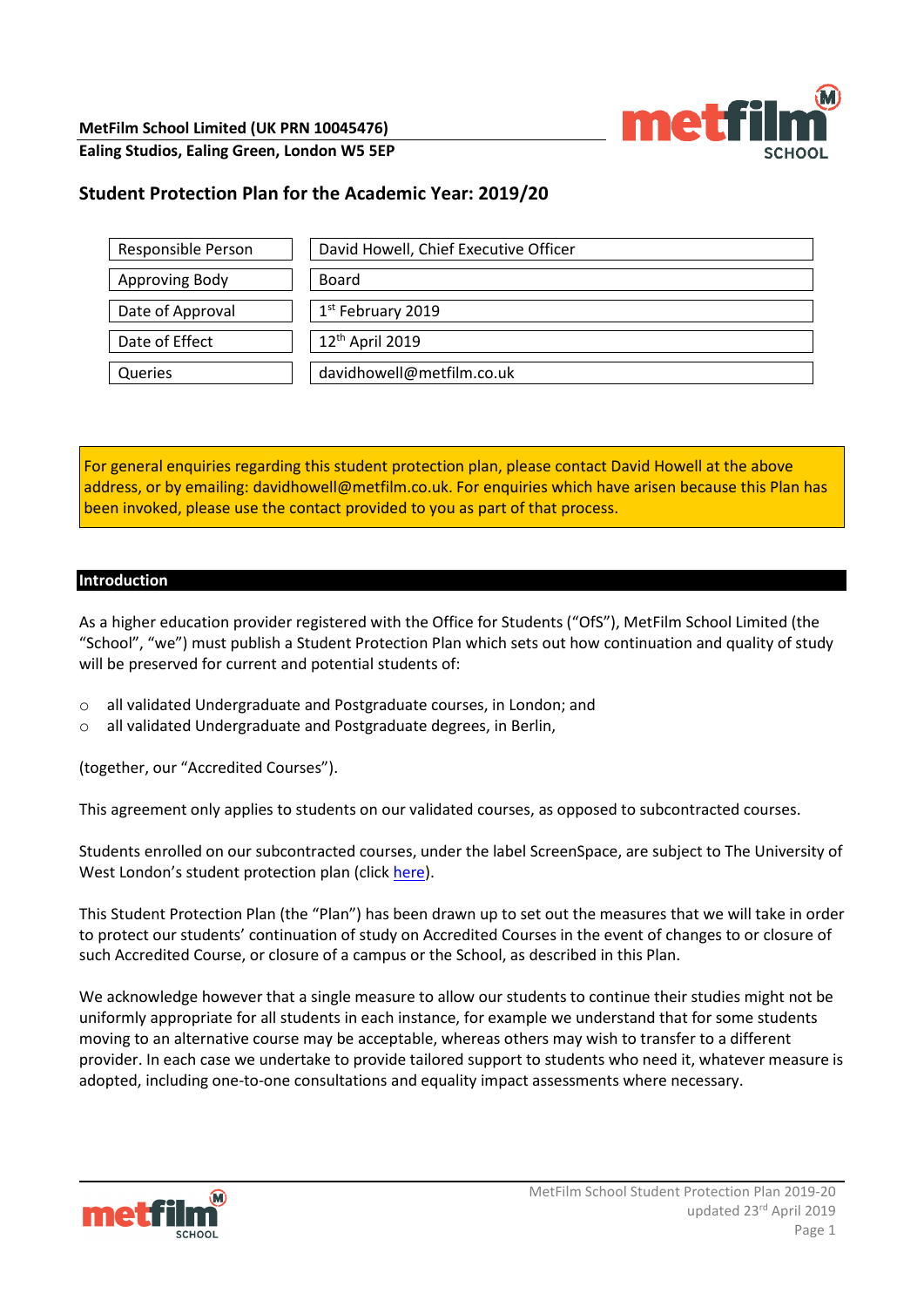This Plan will be reviewed regularly, including through an annual review process, to ensure it continues to be relevant, effective and achievable. Reviews will be conducted in collaboration with the Academic Board (which has student representation).

#### **Part 1: Risks to continuation of study and the measures we have in place to protect our students against those risks which are reasonably likely to crystallise**

The Part 1 sets out:

- o our assessment of the range of risks which may arise to the continuation of study of Accredited Courses;
- o the likelihood of these risks crystallising;
- $\circ$  the measures we have in place to protect students against those risks which we believe are reasonably likely to crystallise; and
- o how the differing needs, characteristics and circumstances of our students will be taken into account.

# **Risk 1: The School is no longer able to deliver material components of an Accredited Course (including, for example, key modules) due to changes or enhancements being made by us**

An ongoing commitment to quality and course enhancement, both by the School and our validating partner the University of West London ("UWL"), means that from time to time we may make significant changes to our Accredited Courses.

The risk that such changes will affect students' continuation of study is low however, because, for changes that are within our control, we will always take steps to avoid making changes during an academic year, or close to the start of an academic year. Changes will instead be made over a long cycle, and, in the event of substantial changes, after consultation with the School's Academic Board (which includes student representatives and representatives from UWL and our external examiners).

## **Risk 2: The School is no longer able to deliver material components of one or more Accredited Courses, due to single-person dependencies, such as particular members of our teaching staff**

The risk that we are unable to deliver a material component of one or more Accredited Courses due to availability of one or more members of our teaching staff is low, because the School works with a diverse range of freelance tutors to deliver our programmes and so any single-person dependencies may be mitigated by moving other current members of staff with appropriate skills and experience, into the vacant post(s) or by recruiting externally.

The group of companies to which the School belongs is extremely active in the field of film production and distribution. Given that many of our Board members, staff, and freelance tutors are active in the industry we feel we are well placed to access a large pool of replacement tutors in order to continue delivering our courses through working screen professionals, with postgraduate teaching qualifications and Higher Education Academy membership.

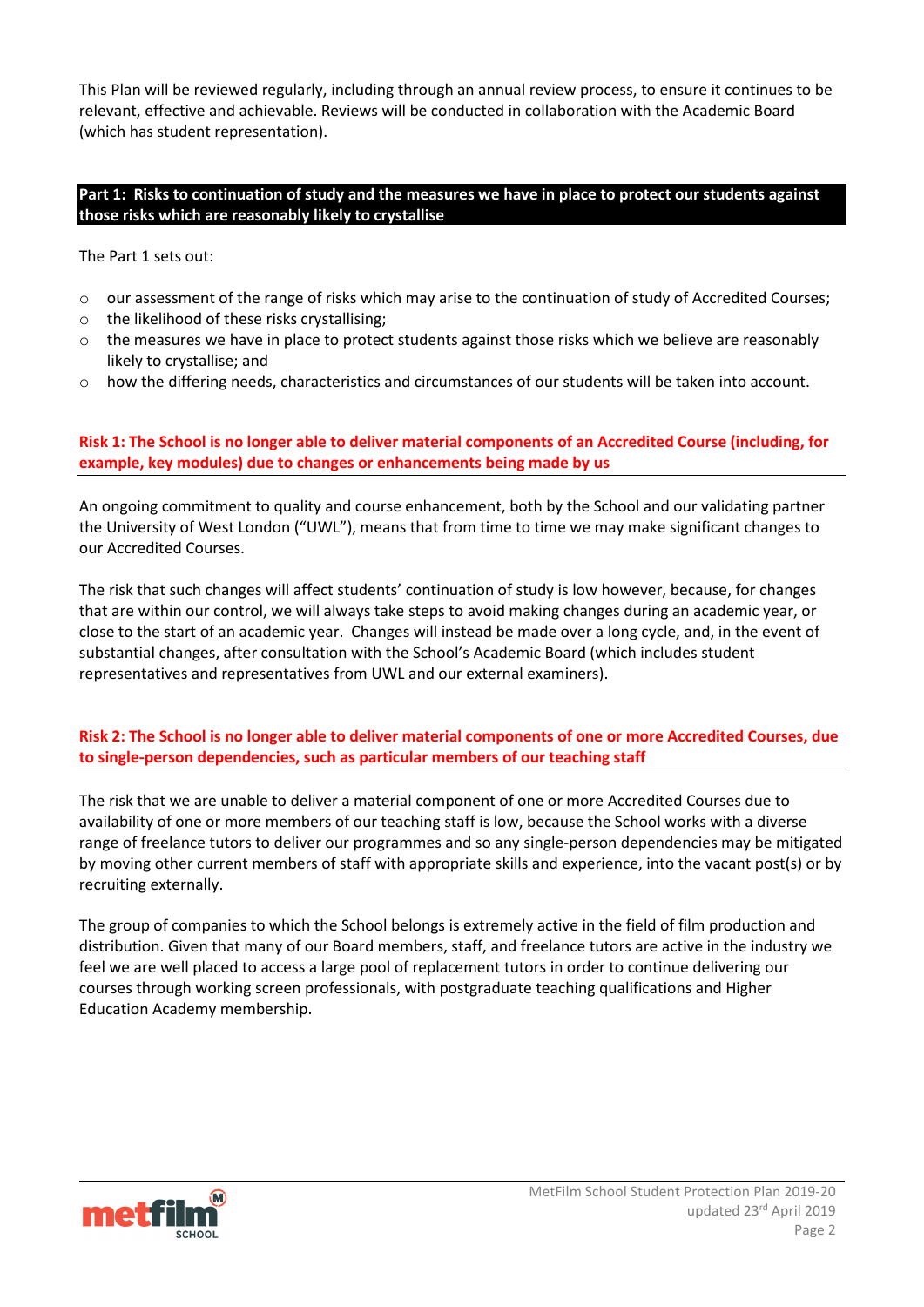## **Risk 3: The School is no longer able to deliver a particular Accredited Course to students, or is considering closing an Accredited Course, for reasons of commercial viability**

In certain circumstances we may make a strategic decision to close a particular Accredited Course. The likelihood of this risk affecting continuation of study for current students is considered extremely low because we give our students a 'teach-out' commitment.

A 'teach-out' refers to the phased approach by which such closure will operate, allowing current students of such Accredited Course to complete their studies before the closure*.* Our priority would always be to ensure as many of our students as possible completed their programme of study to the original timescale.

Whilst we believe that the likelihood of this risk affecting continuation of study for future students is also unlikely, in the event of this risk crystallising we would seek to mitigate any disruption to continuation of study by:

- $\circ$  communicating with those who have not yet started with the School but with whom the School has entered into a contract for a future place on an Accredited Course, such that:
	- any future students who have secured a place on an affected Accredited Course, but have not yet started such course, will be offered an alternative course at the School, or a refund of fees in line with our Refund and Compensation Policy (click [here\)](https://nw1761q175jkp2hnjhhmmlth-wpengine.netdna-ssl.com/wp-content/uploads/2019/04/MetFilm-School-Refund-Policy-19-04-17.pdf)
	- any future students who have secured a place on the BA (Hons) Content, Media & Film Production, delivered through ScreenSpace, will be informed in accordance with UCAS deadlines, allowing time for those students to source an alternative suitable programme (where relevant) at the School, or elsewhere, and students will be entitled to receive a refund of fees already paid, and may be entitled to compensation, as set out in our Refund and Compensation Policy (clic[k here\)](https://nw1761q175jkp2hnjhhmmlth-wpengine.netdna-ssl.com/wp-content/uploads/2019/04/MetFilm-School-Refund-Policy-19-04-17.pdf).
- $\circ$  In each case we will consider the needs of those students who may be particularly affected or need additional support and where appropriate, impact assessments will be undertaken to consider the potential impact on individual students and seek to minimise disruption. For example, students in receipt of a bursary will continue to receive that bursary should they opt to study an alternative Accredited Course at the School. International students will receive guidance and support from our compliance team, who will assist with finding an alternative course with another Tier 4 sponsor, should the affected students opt to study elsewhere.

# **Risk 4: One or more School locations is no longer available, either due to closure, or a significant change to that location**

The risk that the School is no longer able to deliver Accredited Courses at any of its teaching locations is considered low, given:

- $\circ$  our long-established presence in Ealing Studios, London where we have been based since 2005. Whilst Ealing Studios have a contractual right to terminate this tenancy, we consider the risk to students' continuation of study to be low given our relationship with our landlord, and our valued presence within the Studio ecosystem, making such termination a low likelihood;
- o our strong relationship and lease arrangements with the landlord for our Berlin teaching location mean that the risk of any unplanned, short-term termination of the tenancy is highly unlikely. Whilst a low likelihood, any termination of the lease by the landlord is expected to be communicated early and collaborative so as to provide the School with enough time to make alterative arrangements at a nearby Berlin location, to preserve continuation of study.

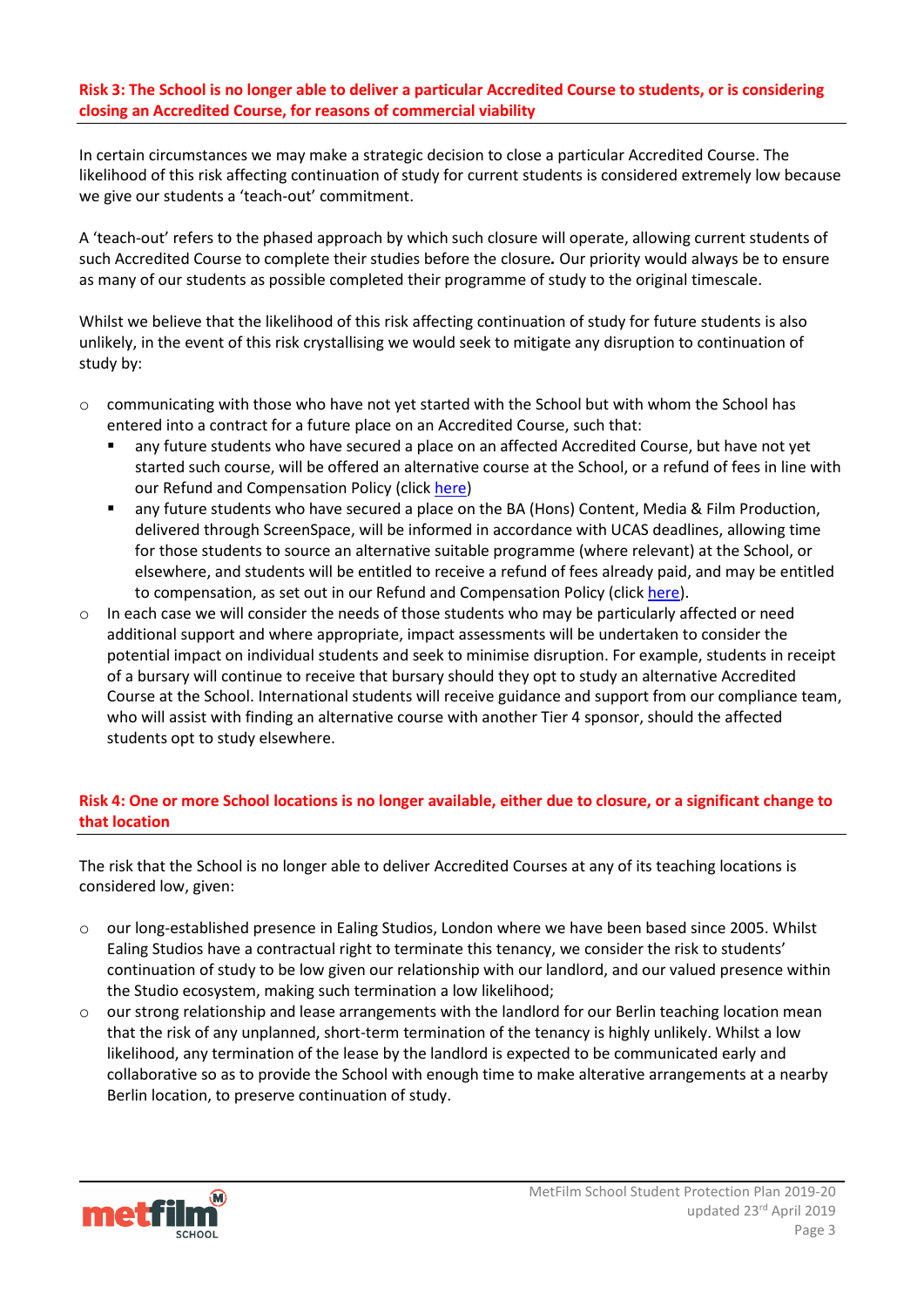#### **Risk 5: Risk of the School's loss or suspension of accreditation from regulatory bodies (e.g. QAA)**

The risk that one of our accreditations is lost, suspended or not renewed (resulting in the potential withdrawal of statutory student finance for its Accredited Courses) is considered low because we are aware of and up to date with the requirements needed in order to be accredited or licenced by such bodies and have processes in place to regularly review and renew such accreditation or licences, including changes in regulation or regulatory guidance.

In the event such a risk crystalizes the School will take all reasonable steps to seek to ensure continuity of study by working with the relevant body or bodies, UWL, and the OfS to allow enrolled students to complete their programme by:

- o provide a 'teach-out' of Accredited Courses through UWL, such that students can continue their studies at the School (operated by UWL) or at UWL; or
- o in the unlikely event a teach-out through UWL is not possible, providing reasonable support to students in transferring to appropriate programmes at an alternative provider (for example, providing a transcript of each student's academic credits so that they may gain recognition for their learning at another institution); and
- $\circ$  in each case providing appropriate and reasonable refunds and/or compensation for demonstrable direct losses in the circumstances set out in our Refund and Compensation Policy (click [here\)](https://nw1761q175jkp2hnjhhmmlth-wpengine.netdna-ssl.com/wp-content/uploads/2019/04/MetFilm-School-Refund-Policy-19-04-17.pdf).

In each of the above cases we will consider the needs and circumstances of all students particularly affected by the changes: recognizing that a 'one size fits all' approach will not be appropriate. For example:

- $\circ$  If we are unable to secure an arrangement for affected students to continue to access student tuition and maintenance loans, including those making new loan applications, for the remainder of their studies we will explore options through the 'teach-out' arrangement with UWL to enable affected students to restore access to student support whilst also continuing their studies at the School, or at UWL;
- $\circ$  international students will receive guidance and support from our compliance team, who will assist with finding an alternative course with another Tier 4 sponsor, and, for students with particular support arrangements – such as agreed time-out or exam re-sit arrangements – we will offer reasonable support to ensure such arrangements are honoured by any alternative provider.

In addition to the above steps we would take steps to restore our designation as quickly as possible.

## **Risk 6: The Schools is unable to recruit or teach international students due to withdrawal of Tier 4 Sponsor Licence**

The risk that the School's UKVI Tier 4 sponsorship license being withdrawn is considered low because we have held such a license since the scheme was introduced and have passed all compliance tests to date and intend to do so in the future. We have a dedicated Compliance Manager and systems, checks and balances to ensure that we meet our obligations in full and maintain our licence.

There are risks, however, that additional restrictions on international students will be imposed as a result of the Brexit negotiations. We have yet to receive clarity in this regard and will update this SPP once we have further clarity on what impact, if any, the consequences of the UK leaving the EU will have on our ability to teach international students.

In the unlikely event that entry to the UK was not possible, we would be able to offer students continuation of their studies at the MetFilm School Berlin campus.

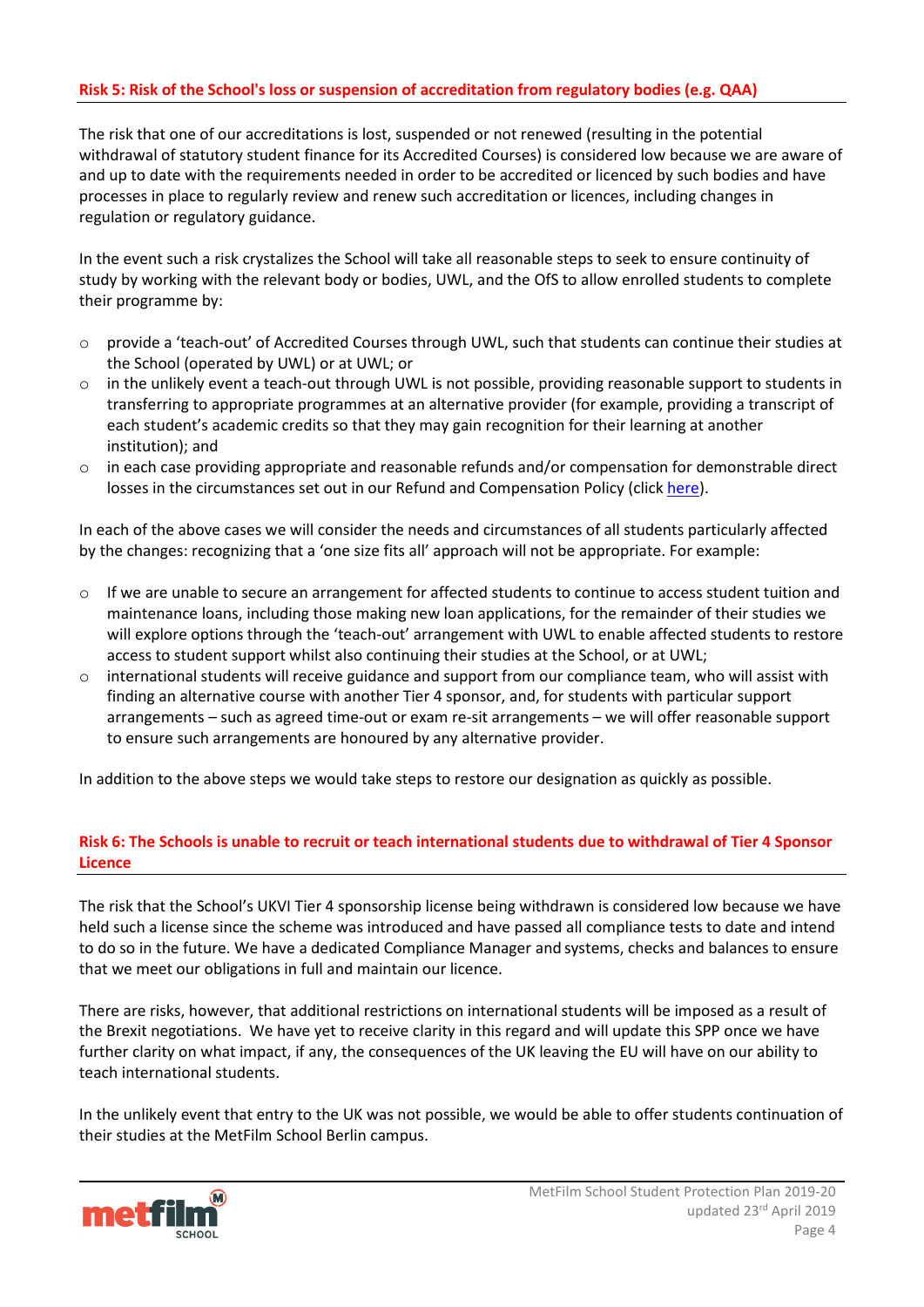#### **Risk 7: The School is no longer able to deliver recognised UK degrees, due to a withdrawal of validation by UWL**

Whilst the School itself does not have degree-awarding powers, our Accredited Courses lead to recognised UK degrees, because we are 'validated' by UWL, which does have degree-awarding powers.

The risk of UWL withdrawing the School's validation is considered extremely low, given the long and established partnership between the two parties and our shared mutual undertaking to protect our students' interests. We are aware of and up to date with the requirements needed in order to be validated by UWL and have processes in place to regularly review and renew such requirements, in collaboration with UWL.

In the unlikely event of a withdrawal of validation by UWL, UWL have defined closure procedures, and are committed to a smooth transition to an alternative validating partner, and would facilitate that in the interests of the student.

# **Risk 8: The School as a whole is no longer able to operate, or decides to cease operations, for reasons of financial performance.**

As with all organisations, an extreme set of events could lead to the prospect of the School being closed or a decision taken by the shareholders to exit the market served by the School. This may be triggered, for example, by the School becoming insolvent or through falling student demand, withdrawal of validation or regulatory matters, or a major event rendering the School's mission non-viable.

We consider the risk of being unable to operate due to financial instability or unsustainability to be low given the School's diverse range of undergraduate, postgraduate and non-Accredited courses ranging across two campuses, in London and Berlin. These courses serve different markets which in itself serves to mitigate any commercial or financial risk across the School, which has been operating since 2003. In addition, we are also well supported by our majority shareholders, who have provided us with financial instruments on competitive terms, to support cash flow management.

However in the event that the School is no longer able to operate for any reason, UWL is committed to provide a 'teach-out' of Accredited Courses through UWL, such that students can continue their studies at the School (operated by UWL) or at UWL.

#### **Part 2: Information about the policy the School has in place to refund tuition fees and other relevant costs to students and to provide compensation where necessary in the event that the School is no longer able to preserve continuation of study**

We have a Refund and Compensation Policy which can be found on our website. It outlines the circumstances in which we will refund tuition fees and other relevant costs to students and to provide compensation where necessary if we are no longer able to preserve continuation of study, and may be implemented as a result of any of the risks in this Plan occurring.

We consider refunds and compensation to be a remedy of last resort and are committed to doing all we can so that refunds and compensation aren't necessary.

Notwithstanding this fact, we recognise that there could be an increase in such payments given the introduction of this Plan and we will target growth in our retained earnings/cash reserves to be able to fund any estimated cost increases.